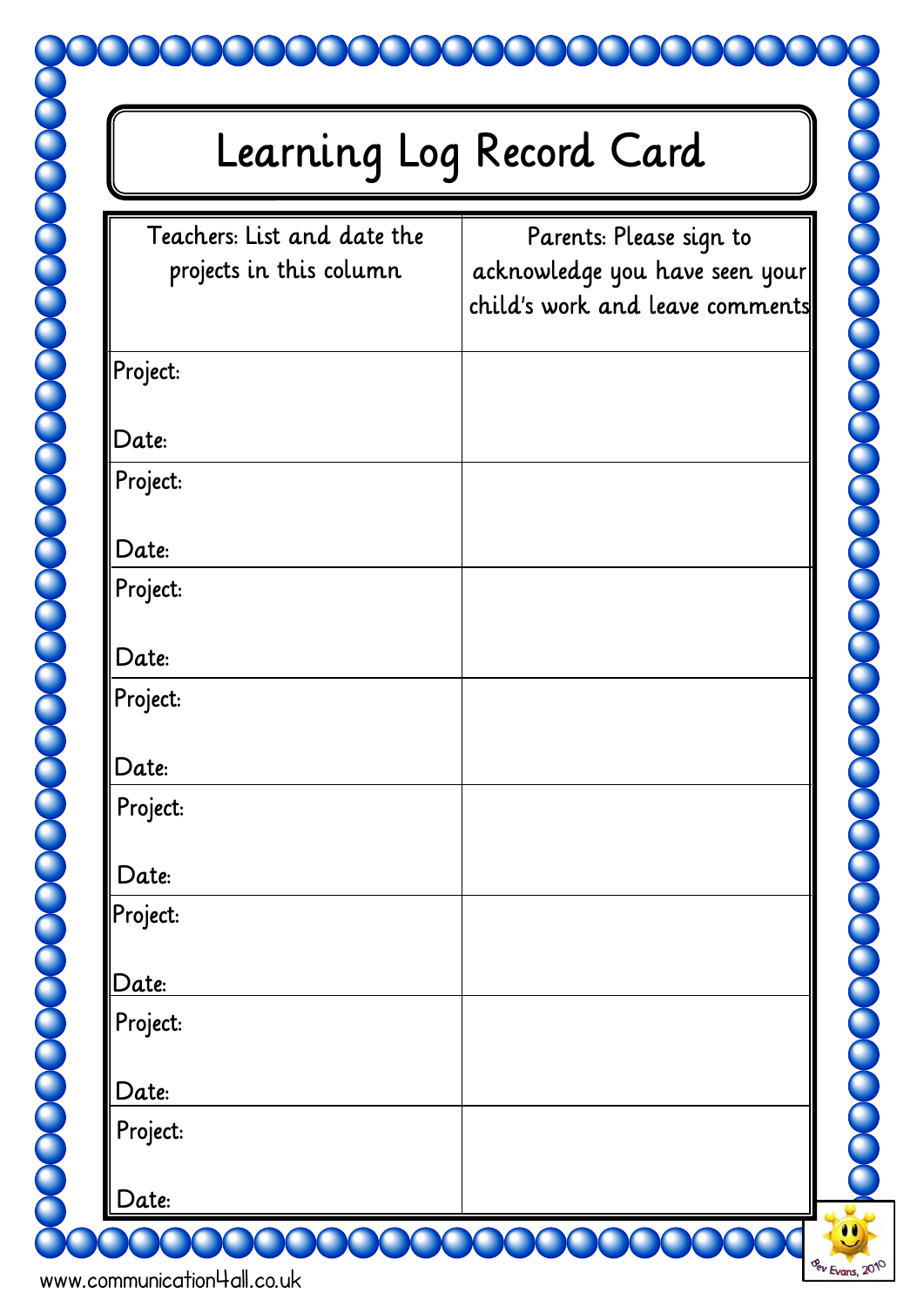www.communication4all.co.uk

Learning Logs are a unique, personalised learning resource for children. In the Learning Log, your child can record their responses to learning challenges set by their teachers. A learning log is not a record of what your child has 'done'; it is a record that shows what they have 'learnt'.

As the Learning Log is personal, your child is given the freedom to express their understanding any way they choose. Your child will be able to use many methods to complete their learning log projects. Please encourage your child to use their imagination in completing the tasks.

Your child may want to take or include photos, cut things out, paint, draw, colour, use ICT or use other ideas to present their ideas. It is up to them to choose; they can complete the project however they wish.

**POSSO DE CONSTRUIT DE CONSTRUIT** 

Giving children freedom allows them to think creatively and promote independent learning. This level of freedom acts as a great motivator for children as they begin to collaborate with their peers, start to share ideas and understanding.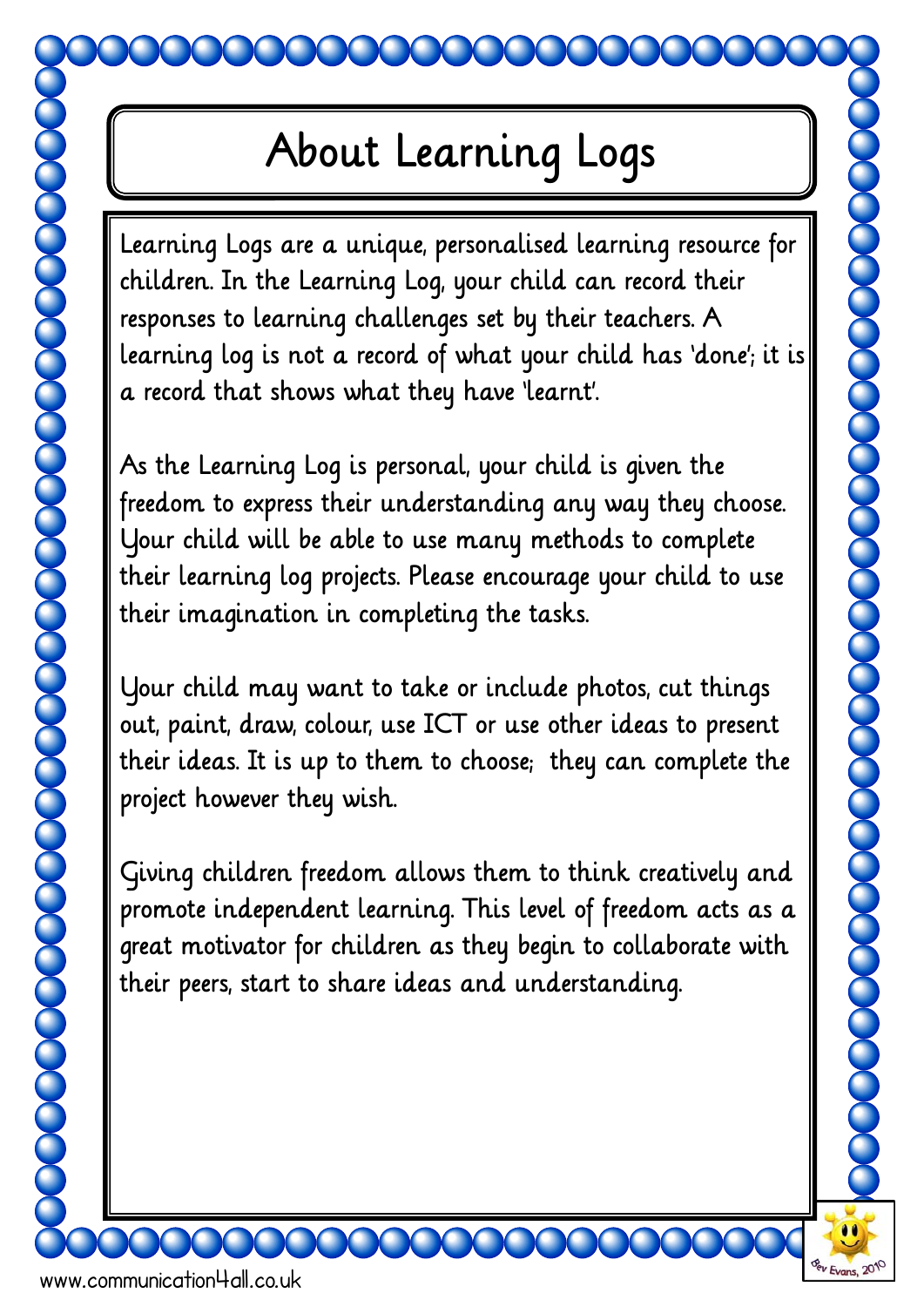

www.communication4all.co.uk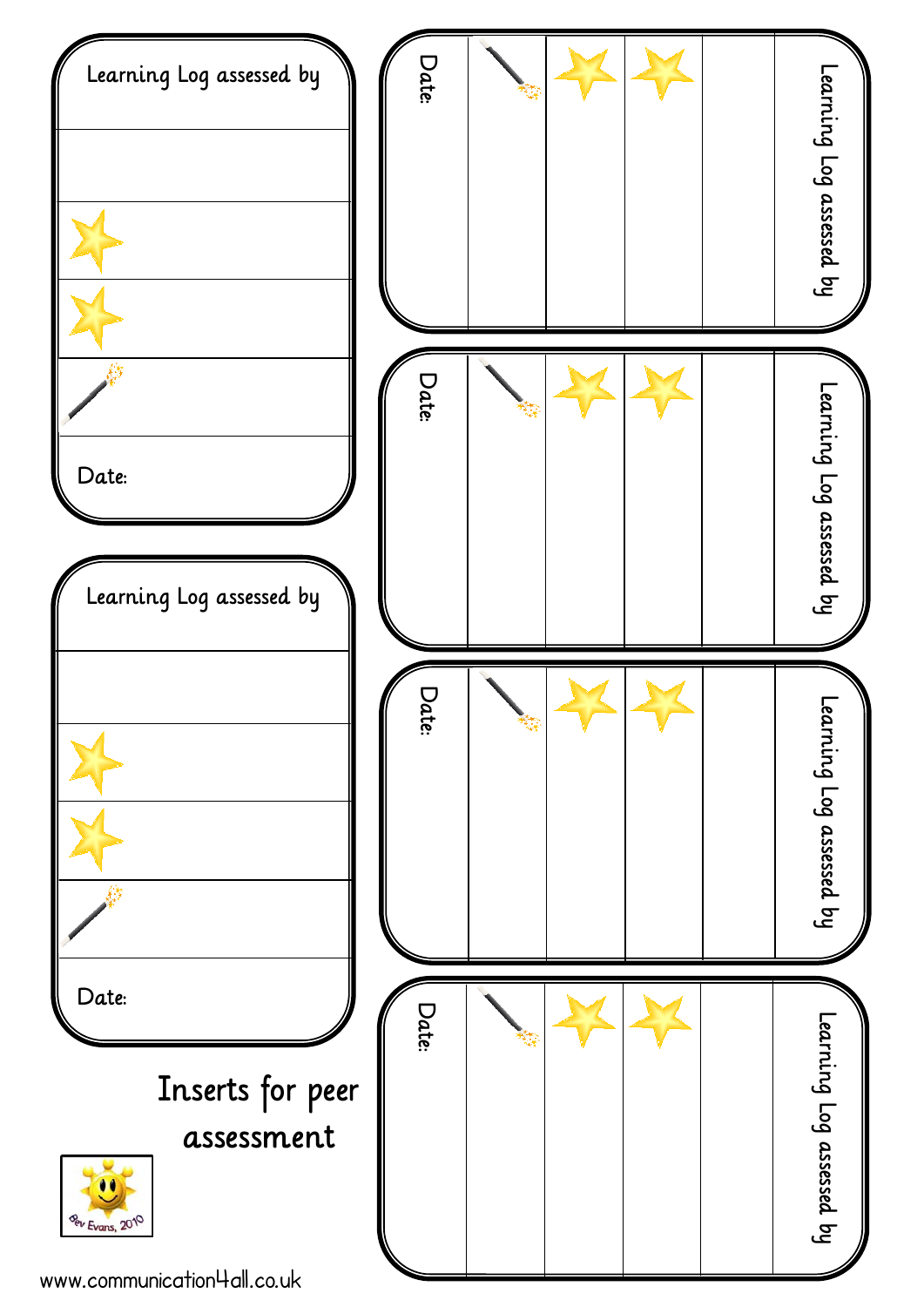

Inserts for Literacy based topic

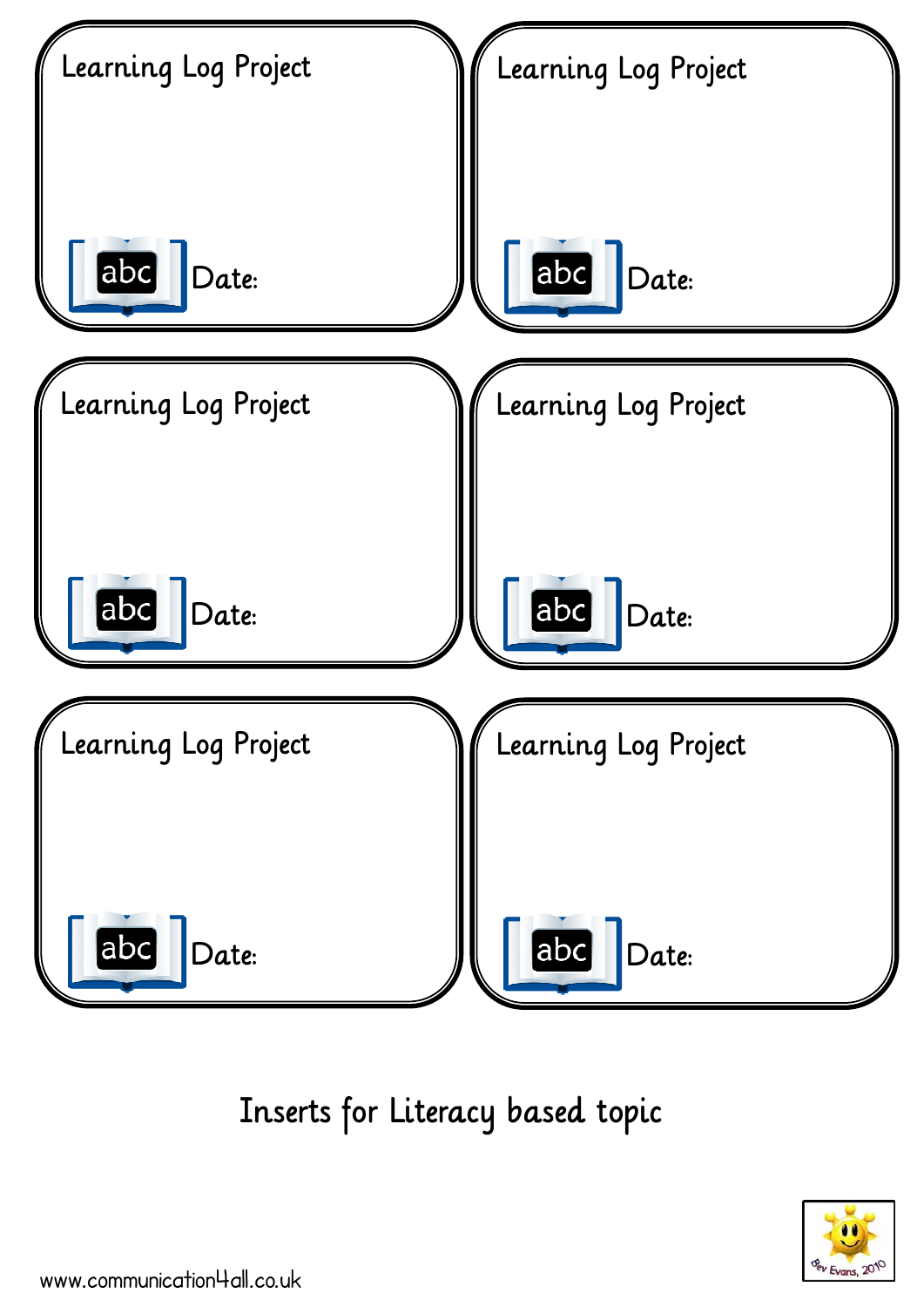

Inserts for Science based topic

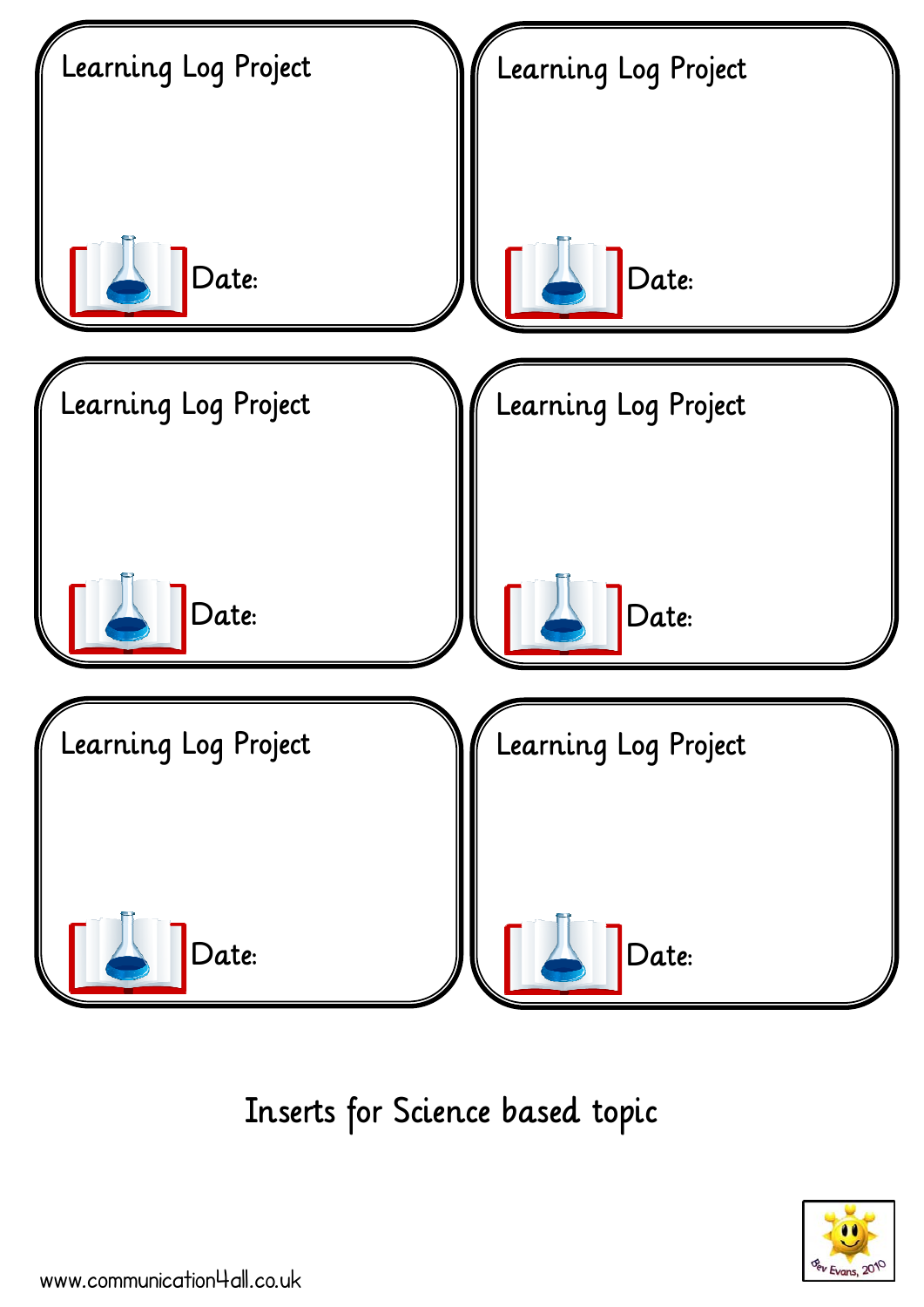

Inserts for History based topic

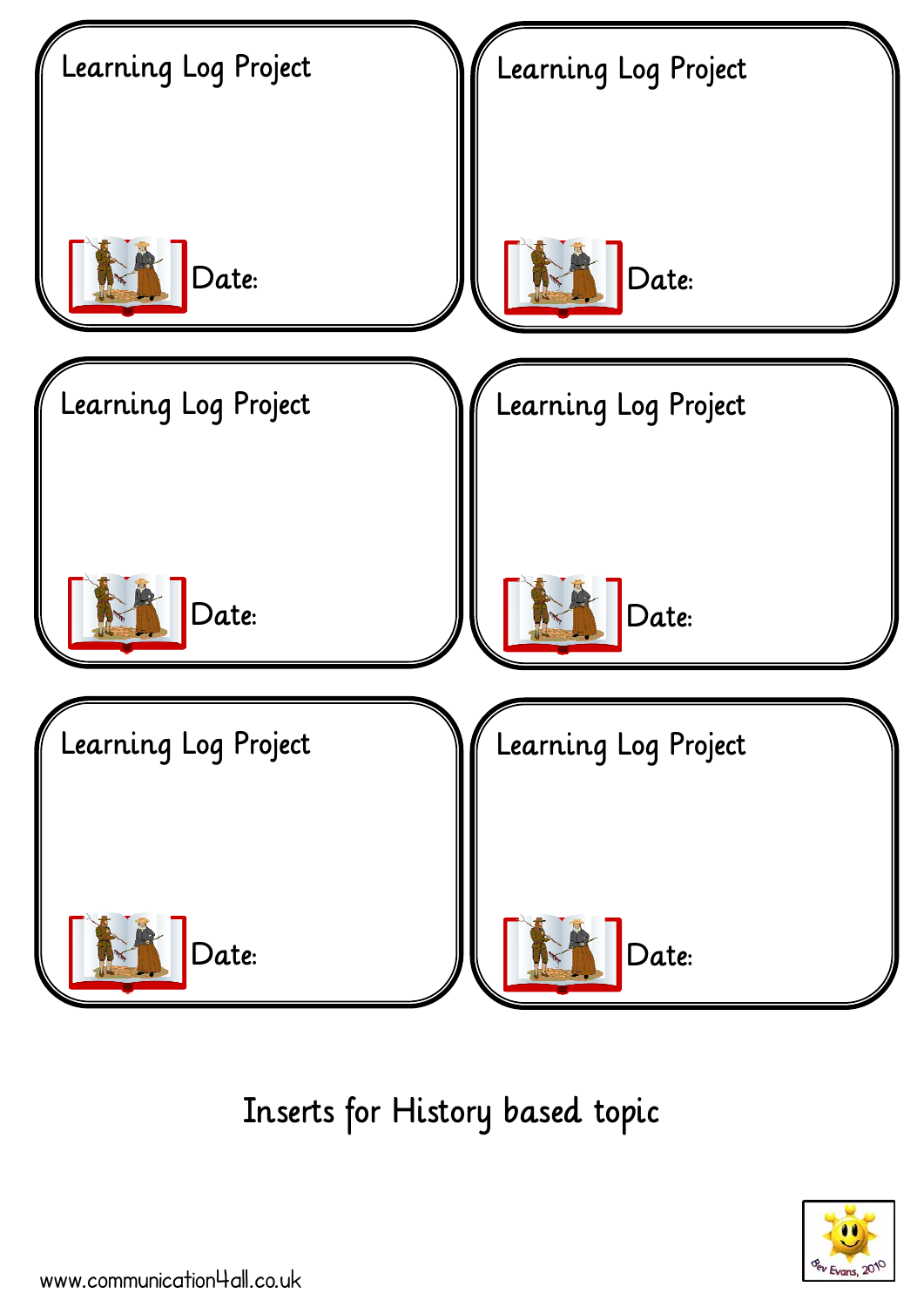

Inserts for Geography based topic

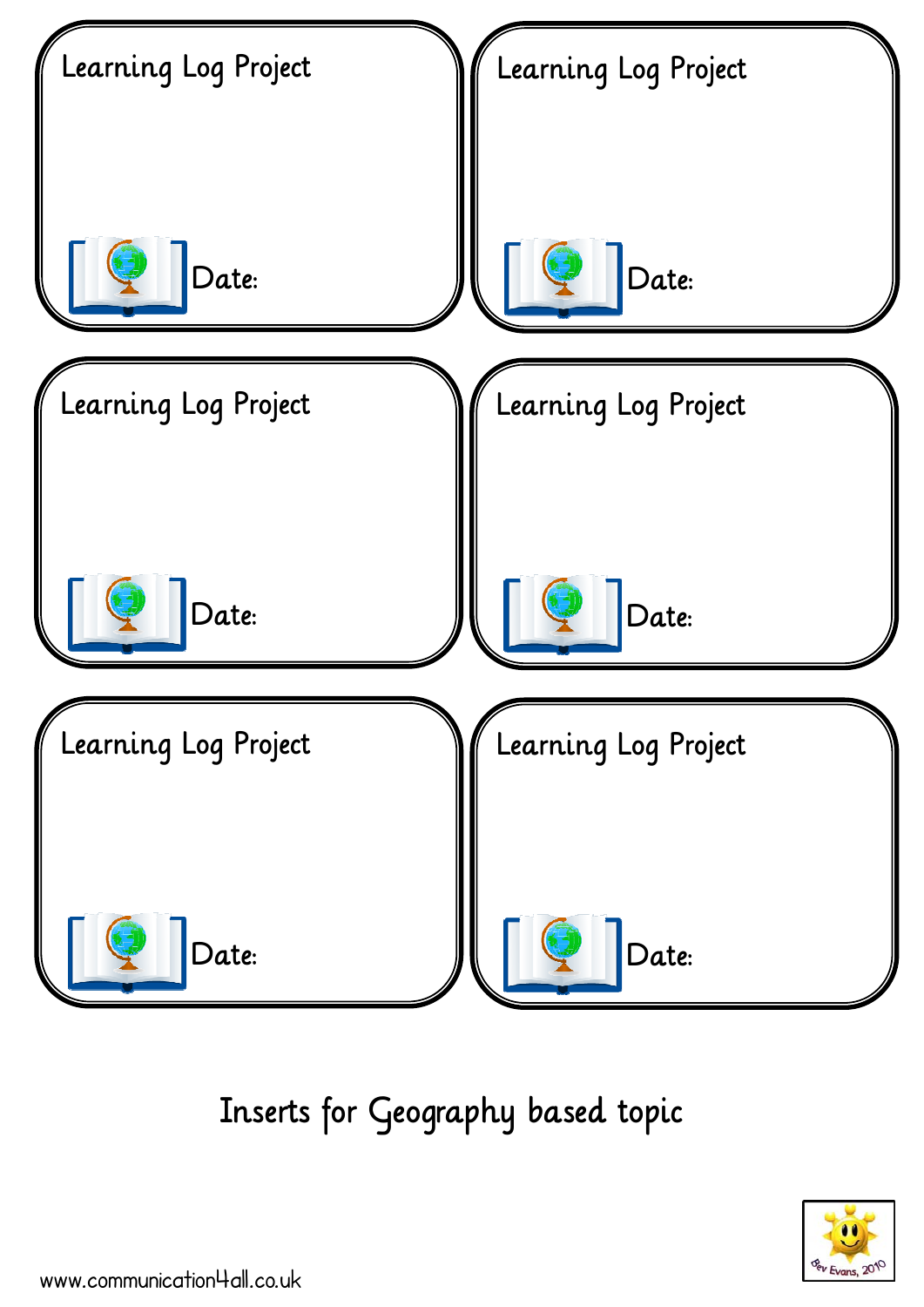

Inserts for Art based topic